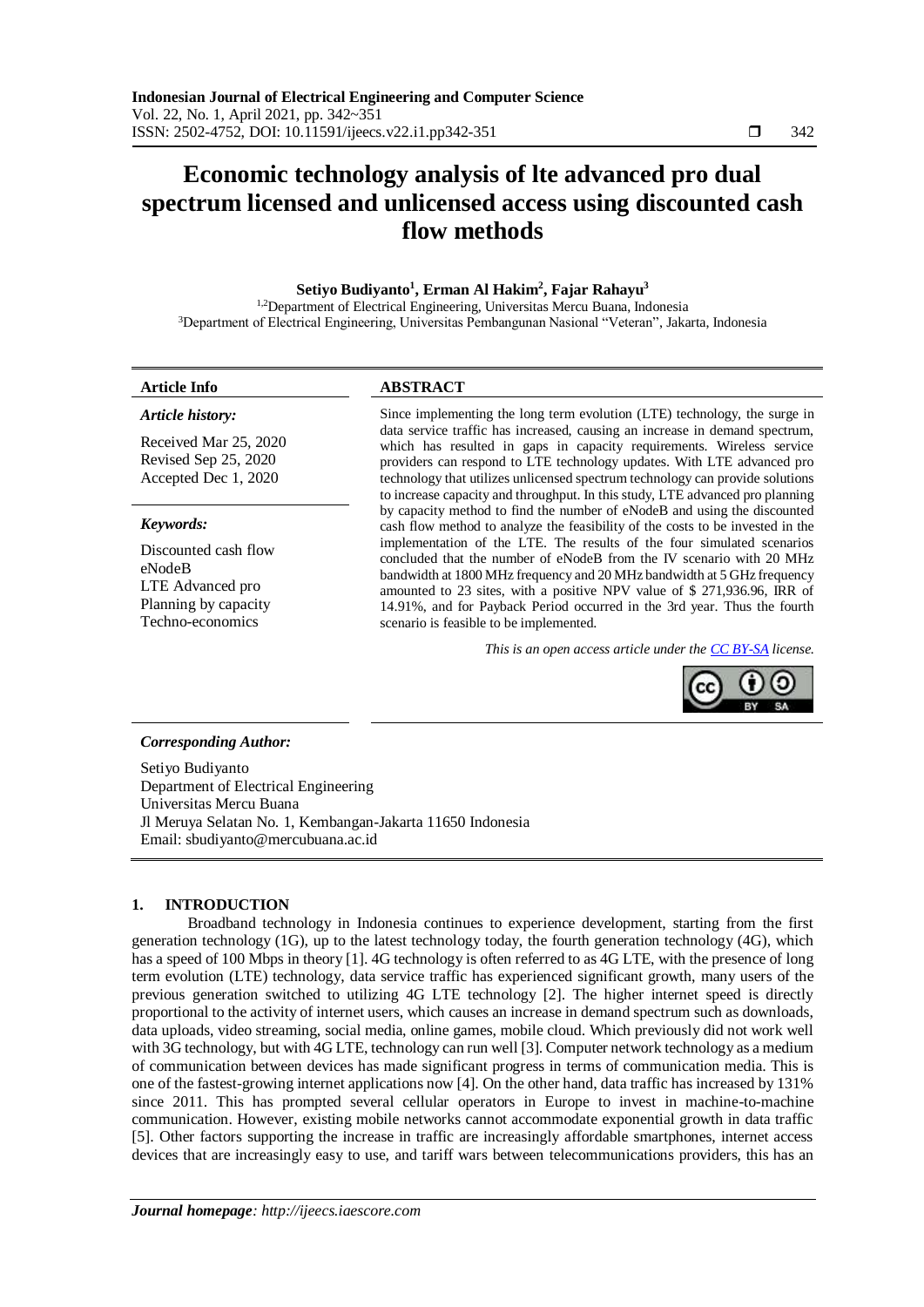impact on mobile data demand that continues to increase. While the spectrum is increasingly limited, which leads to a gap in capacity requirements. And is expected to decrease to minus 500 MHz in 2020 [6]. By continuing to decline in the demand spectrum forecast in Indonesia, telecommunications providers must update LTE technology in anticipation of a higher demand spectrum, with LTE technology updating can increase capacity and throughput [7].

To improve the signal quality in the building necessary to add a new system called In-building coverage solution, which is a system with transmitter and receiver devices installed inside that aims to serve the needs of telecommunications in the building in terms of signal quality, coverage and its traffic capacity [8]. LTE advanced pro by utilizing license assisted access (LAA) technology is a technology that uses an unlicensed and licensed spectrum, which is expected an answer to the problem [9]. LTE advanced pro is the latest technology marker approved by 3GPP release 13 to show the next stage in development towards 5G [10]. With LTE advanced pro-technology, it can increase the efficiency of the spectrum and can increase network capacity and data speeds to be higher [11]. For the implementation of LTE Advanced Pro, mobile operators only need to upgrade existing eNodeB devices related to radio interface configuration to provide better cost-effective [12]. Also, it is necessary to have an investment cost analysis for the implementation of the tool, namely, capital expenditure (CAPEX) and operational expenditure (OPEX) [13].

The application of new technology requires a study of various aspects, such as technical aspects and economic aspects in order to measure the efficiency and investment feasibility of implementation [14]. In this study, the planning by the capacity method will use to determine the design of 4G LTE technology and then a techno-economic review is made using the discounted cash flow (DCF) method to measure the feasibility of the costs incurred in implementing the 4G LTE Advanced Pro [15].

#### **2. RESEARCH METHOD**

In this study, there are several stages of systematic and structured work established to obtain the expected results. The flow of this research can be known in Figure 1.



Figure 1. Research flow diagram

#### **2.1. Design analysis in technology**

#### **2.1.1. Forecasting Number of LTE Users**

Forecasting of the population can calculate by the mathematical method of geometry projection shown in (1) as follows [20].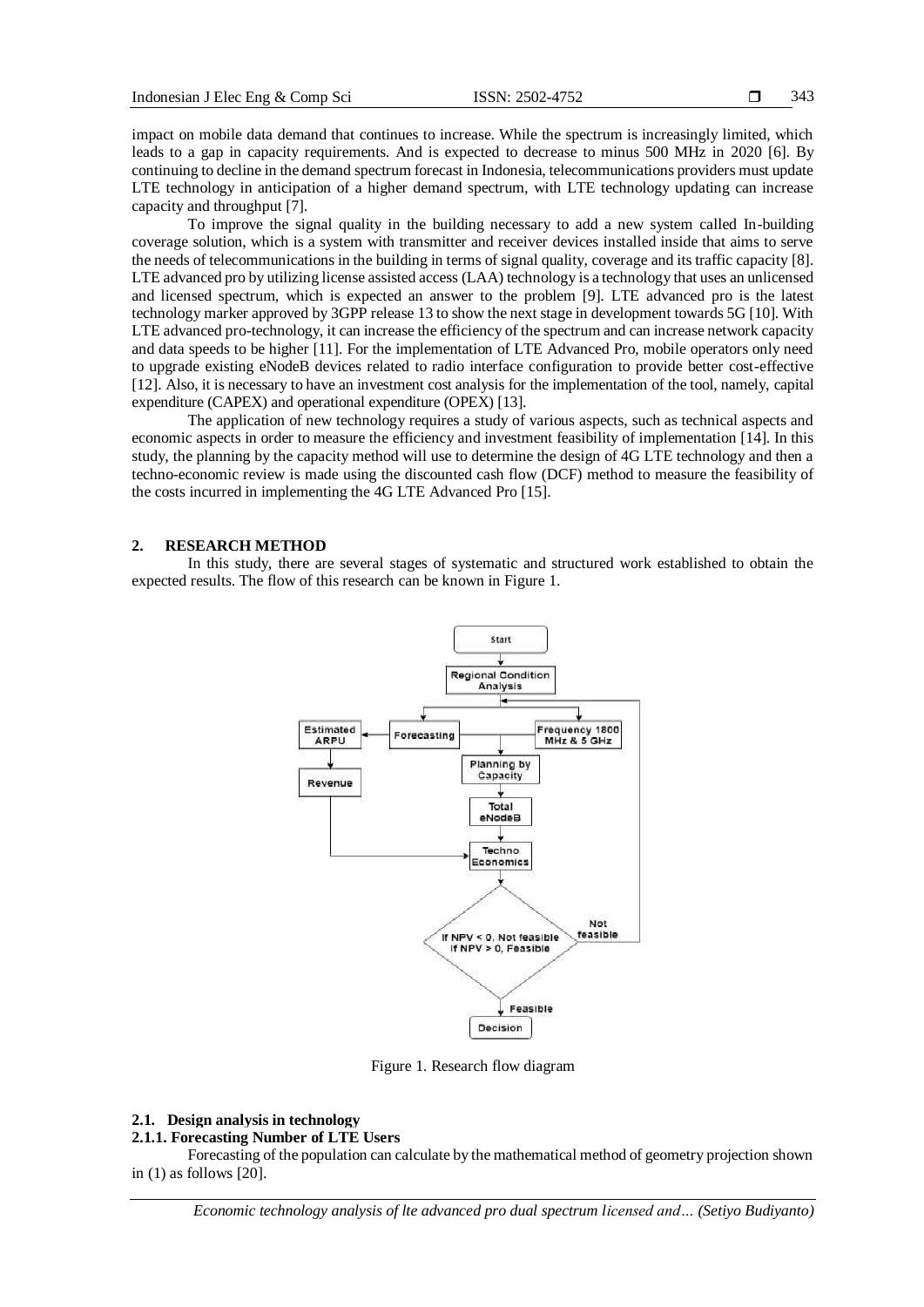$$
P_t = Po(1 + X\%)^n \tag{1}
$$

Where, Pt is the number of population t-year, Jo is the initial population,  $X\%$  is the rate of population growth, and n is the number of years from 0 to n.

Then to predict the amount of LTE users in the next five years with (2) as follows:

$$
P = X\% \times Pt \tag{2}
$$

Where P is the number of cellular users, Pt is the number of population in the t-year, and  $X\%$  is cellular teledensity (%).

#### **2.1.2. Network throughput**

To calculate the value of throughput per session in this study, using standard service model parameters from vendor Huawei [17]. Throughput per session can calculate using (3) as follows:

Trought per session = PPP<sub>session rate</sub> x duty ratio x bearer rate x 
$$
\left[\frac{1}{1-BLER}\right]
$$
 (3)

Where, throughput per session is a minimum throughput requirement (Kbit), bearer rate is the data rate that must be provided by the service application layer (Kbps), PPP Session rate is the average duration of each service, duty ratio is the ratio of data sent in each session. And BLER is allowed in one session.

Single user throughput (SUT) is the activity of every internet user who is diverse in using LTE services [17]. By using the traffic parameters of the standard model from Huawei, and the standardization peak to average ratio, the value of single-user throughput can be calculated with (4).

$$
SUT (IP) = \frac{\Sigma(\text{Troughput per session x BHSA x Penetration rate}) x (1+Peak to Average Ratio)}{3600}
$$
 (4)

Where, single-user throughput (IP), BHSA is a service attempt in a busy hour, penetration Rate is the penetration of service usage by area, 3600 is time frame one hour, and Peak to average ratio is Estimated overload on traffic for dense urban peak to average ratio is 40%, urban 20% [17].

Network throughput is the total number of traffic needs in the service area to meet the needs of all users [17]. To calculate network throughput using (5):

$$
Network Throughout = Final user x Single User Throughput
$$
\n
$$
(5)
$$

#### **2.1.3. Throughput per cell**

Calculating throughput per cell to determine the size of uplink and downlink in a cell. The steps to calculate the uplink and downlink MAC layer throughput, then calculate the average cell throughput based on the average SINR distribution [17]. After that, we can know the value of throughput per cell MAC throughput calculation using (6) and (7) follows:

UL MAC Throughput + CRC = (NRE – NrReLU) x Code bit x Code rate x Nrb x C x 100 
$$
(6)
$$

DL MAC Throughput + CRC = (NRE – NcRE – NrRE)x Code bit x Code rate x Nrb x C x 1000 (7)

Where, UL and DL MAC throughput is uplink and downlink MAC layer throughput, CRC is cyclic redundancy check (24 bits), NRE is the number of resistor elements (RE) in 1 ms (168), NcRE is the number of control channels resistor elements in 1 ms (36), NrRE is the number of reference signals resistor elements in 1 ms (12), NrReUL is the number of reference signals resistor elements in 1 ms in the uplink (24), Code bits are modulation efficiency, code rate is channel coding rate, Nrb is the number of block resource to be used, and C is the MIMO antenna model.

Calculate the value of cell average throughput using (8) based on parameters from the average SINR distribution.

Cell average throughout (MAC) = 
$$
\sum_{n=1}^{n-8} P_n x R_n
$$
 (8)

Where n is the number of cell throughput. Pn is SINR Probability, and Rn is Uplink / Downlink cell throughput.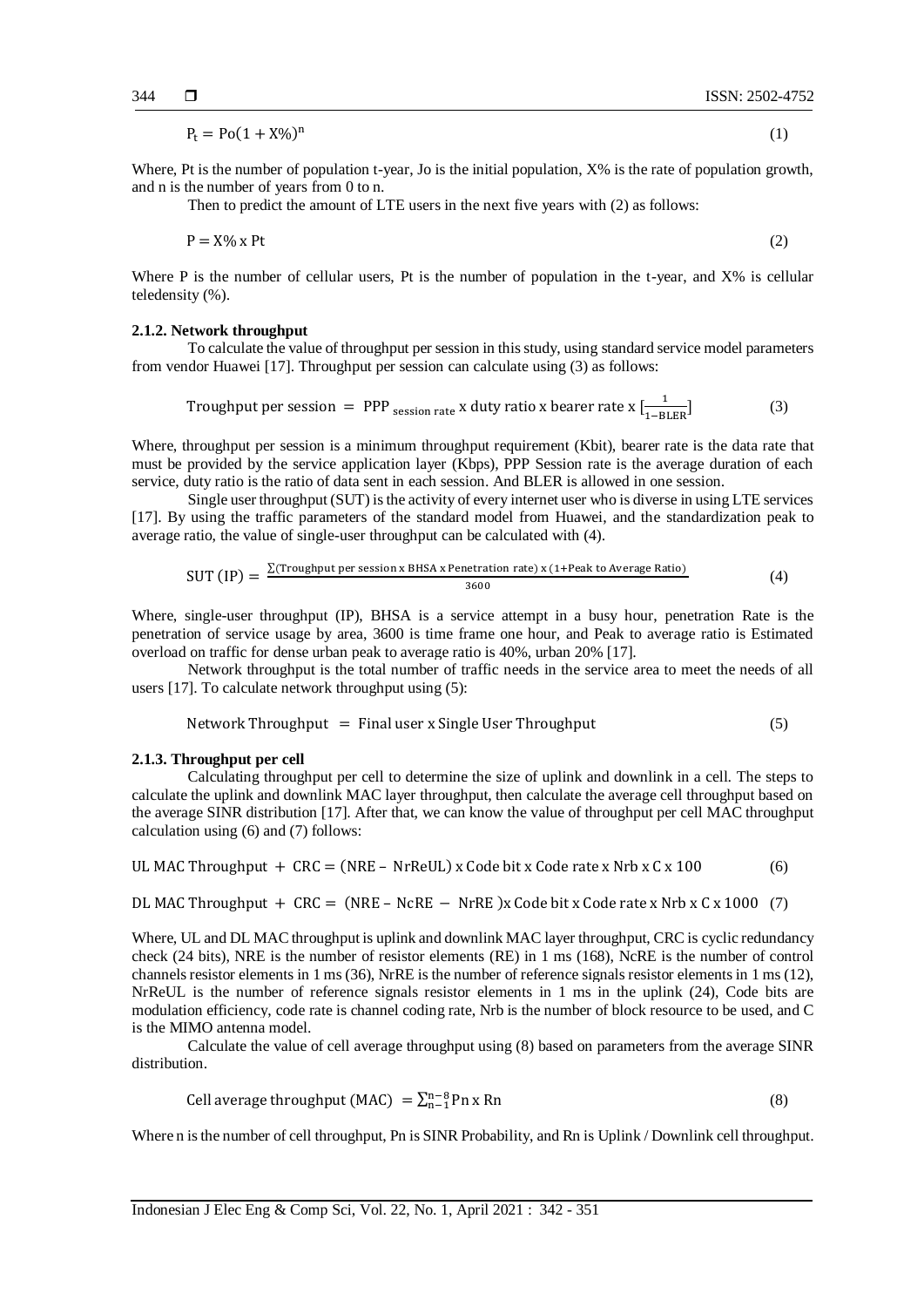The amount of the throughput per cell will be calculated by converting the cell layer throughput (MAC) to the IP layer. This conversion process will use relative efficiency radio overhead [17]. Then the throughput per cell (IP) can be determined by the (9).

Throughout per cell 
$$
(IP)
$$
 = Cell average throughput (MAC) x Relative efficiency (9)

Where relative efficiency is the parameter multiplication of radio over head with the parameter values as follows [18]; symbol A = 0.993377, B = 0.993421, and C = 0.993464.

#### **2.1.4. The number of cells and eNodeB**

The next is to count the number of uplink and downlink cells. By using (10) and (11) the following formula calculates the number of cells and number of eNodeB:

Number of cell = 
$$
\frac{\text{Network throughput}}{\text{Throughout per cell}}
$$
 (10)

Number of eNodeB = 
$$
\frac{\text{Number of cell}}{\text{Number of cell per site}}
$$
 (11)

#### **2.2. Economic analysis**

Economic analysis is the next stage after design analysis in technology. For the techno-economic scheme, several parameters that influence it include the final number of eNodeB, number of customers, revenue value, CAPEX and OPEX costs to find out the NPV, IRR, and Payback period [18]. While the assumptions of parameters from the economic scenario obtained Telkomsel's market share of 50%, 35% of traffic penetration [19]. And for the minimum attractive rate of return (MARR) value is 9%, assuming that the margin due to risk is 3% plus the Bank Indonesia interest rate in 2019 of 6% [20].

#### **2.2.1. Average revenue per user**

Average revenue per user (ARPU) is a measure to find out the average amount of income obtained by telecommunications companies from consumers. To calculate the ARPU value, first, calculate the ARPU growth every year [24]. To calculate ARPU growth using the calculate compound annual growth (CAGR) formula as in (12), which is used to calculate ARPU growth [22].

$$
CAGR = \left(\frac{\text{Initial value}}{\text{The last value}}\right)^{1/n} - 1\tag{12}
$$

Where n is the number of years.

After getting ARPU growth, the next step is to calculate the number of ARPU with (13).

$$
ARPU = (1 + Cgrowth)x ARPU n - 1 \tag{13}
$$

Where (1+Cgrowth) is the percentage of growth/decline, ARPU n-1 is the ARPU of the previous year.

### **2.2.2. Revenue**

Revenue is a profit that is obtained by the company, but not from investment results within a specified period [21]. With use (14) the revenue value can calculate.

$$
Revenue = Number of customers x ARPU
$$
\n(14)

#### **2.2.3. Net present value**

The net present value (NPV) is a widely used model in measuring the feasibility of a project, which takes into account the overall cash flow pattern of investment, about to time, based on a specific discount rate [23]. Where the value of cash flow from the previous period, the profit and loss is taken from the 2018 and 2017 annual reports. To calculate the NPV value using the (15) follows.

$$
NPV = \sum_{t=1}^{n} \frac{C F t}{(1+i)^t}
$$
 (15)

Where CFt is the annual cash flow in the period t, i is the interest rate. Co is the initial investment in the zero year, n is the number of years, and t is the t-year.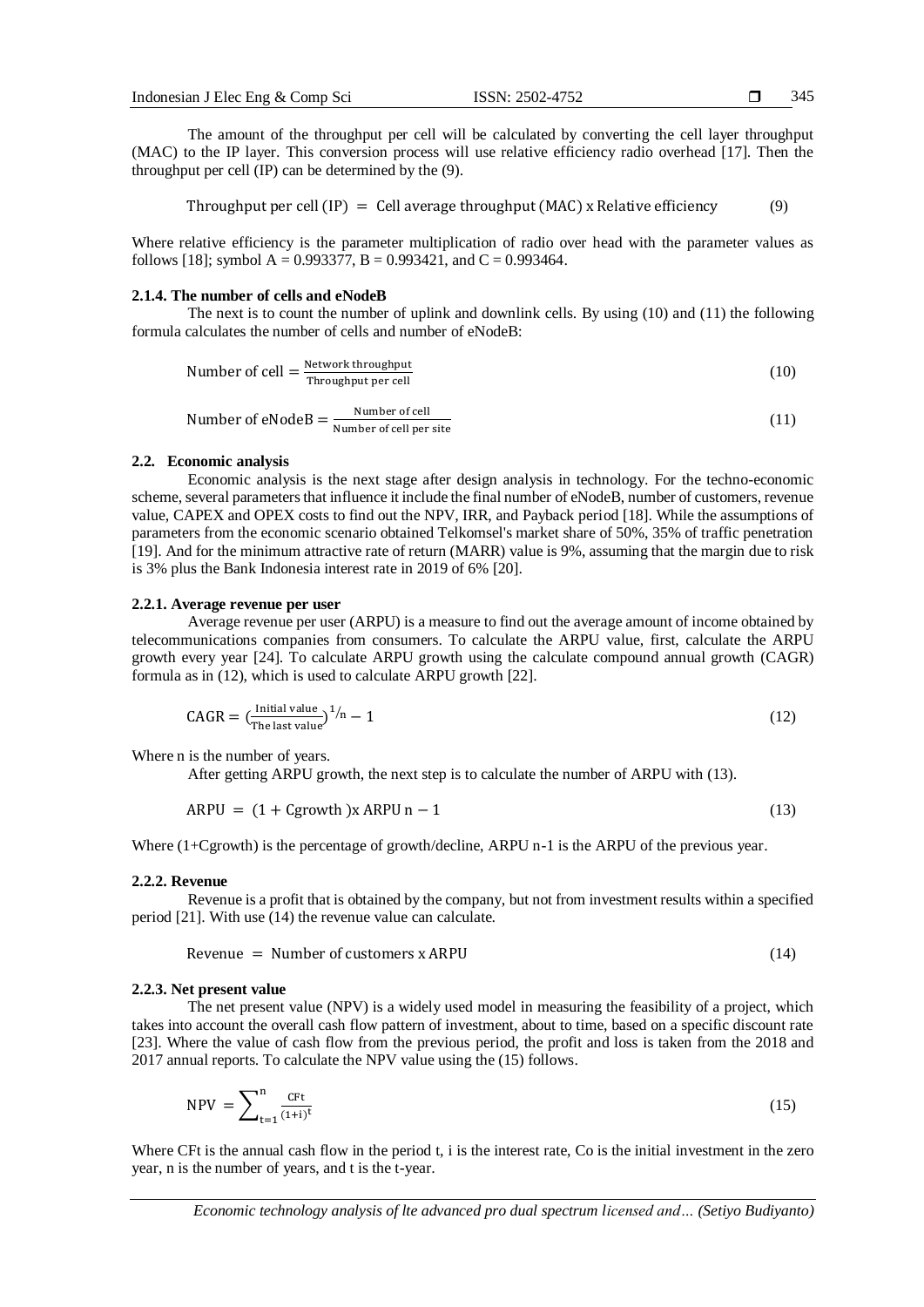#### **2.2.4. Internal rate of return**

Internal rate of return (IRR) is an investment calculation method according to the interest rate that equates the present value of the future proceeds with the current value of net cash receipts in the future [17]. The following (16) is a formula for calculating IRR values.

$$
Co = \sum_{t=0}^{n} \frac{CFt}{(1+IRR)^t}
$$
 (16)

Where, Co is the initial investment in the zero year, n is the number of years, and t is the t year.

#### **2.2.5. Payback period**

Payback period (PBP) is a method of evaluating the feasibility of investment that can return within a period [25]. By using (17), the following that how long an investment can return:

Payback Period = 
$$
\sum_{t=1}^{T} \frac{cct}{(1+r)^{t}}
$$
 (17)

Where, T is time, r is discount rate and for payback period estimation r was zero.

# **3. RESULTS AND ANALYSIS**

# **3.1. LTE planning by capacity**

Capacity by planning is a method for determining network scale based on capacity requirements, capacity planning used to determine the features of different regions and bandwidths. Central Jakarta has the characteristics of urban and urban dense areas [16]. According to its characteristics, central Jakarta divided into two types of urban and urban dense areas with a total productive age of central Jakarta in 2019 for urban area types is 145218 people and for urban dense totalling 687465 people [16].

At this stage, the number of LTE users will calculate for the next five years. With this data, an LTE Advanced pro network will plan. With the results of calculations for the type of dense urban areas and urban LTE users in 2023 totaled 127134 people and 26855 people. After knowing the forecasting of the number of subscribers for 5 years, then calculating the Network throughput, the first step is to find the value of throughput per session as in Table 1.

Traffic Parameters Uplink Downlink Uplink Downlink Bearer Rate (Kbps) PPP Session Time (s) PPP Session Duty Ratio BL ER Bearer Rate (Kbps) PPP Sesion Time (s) PPP Session Duty Ratio BL ER Throughp ut /Session (Kbit) Throughput /Session (Kbit) VoIP 26.90 80 0.4 0.01 26.9 80 0.4 0.01 869.49 869.49 Video Phone 62.53 70 1 0.01 62.53 70 1 0.01 4421.31 4421.31 Video Conference 62.53 1800 1 0.01 62.53 1800 1 0.01 113690.9 113690.91 Real Time Gaming 31.26 1800 0.2 0.01 125.06 1800 0.4 0.01 11367.27 90952.73 Streaming Media 31.26 3600 0.05 0.01 250.11 3600 0.95 0.01 5683.64 864016.36<br>IMS Signalling 15.63 7 0.2 0.01 15.63 7 0.2 0.01 22.1 22.1 IMS Signalling 15.63 7 0.2 0.01 15.63 7 Web Browsing 62.53 1800 0.05 0.01 250.11 1800 0.05 0.01 5684.55 22737.27 File Transfer 140.69 600 1 0.01 750.34 600 1 0.01 85266.67 454751.51 Email 140.69 50 1 0.01 750.34 15 1 0.01 7105.56 11368.79 P2P File Sharing 250.1 1200 1 0.01 750.34 1200 1 0.01 303151.51 909503.1

Table 1. Throughput per session for service model traffic [12]

Then calculating the single-user throughput that refers to the traffic model parameters as in Table 2 using (4), the value of throughput per session is calculated based on each endpoint. The value of network throughput is in accordance with (5), the results of network throughput calculations are shown in Table 3.

To calculate the capacity of uplink and downlink cells refers to the average SINR distribution parameter for 1800 MHz frequency and frequency of 5 GHz, using four bandwidths of 20 MHz (Nbr = 100), 15 MHz (Nbr = 75) 10 MHz (Nbr = 50), and 5 MHz (Nbr = 25), with a bandwidth of 20 MHz (Nbr = 100), using (6) and (7) with the following calculation results in Table 4 and Table 5. By using (8) and SINR parameters in the SINR average distribution table, the average cell throughput value can determine. Table 6 follows the amount of cell average throughput calculated.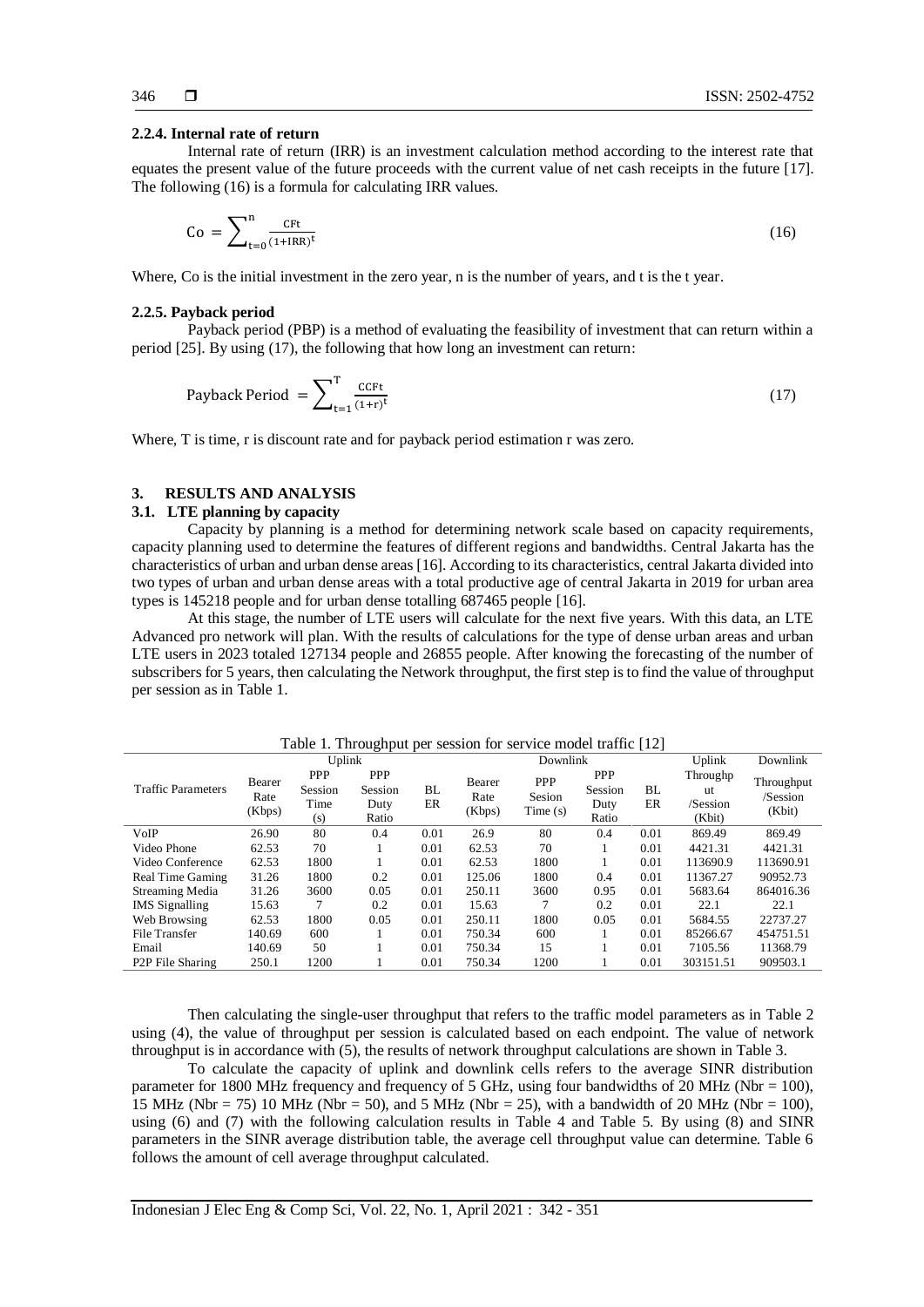347

| Table 2. Single user throughput [12] |                      |          |          |                        |                      |          |          |                        |  |
|--------------------------------------|----------------------|----------|----------|------------------------|----------------------|----------|----------|------------------------|--|
| User Behavor                         | Dense Urban          |          |          | Single User Throughput |                      | Urban    |          | Single User Throughput |  |
|                                      | Penetration<br>Ratio | ΒH<br>SА | Uplink   | Downlink               | Penetration<br>Ratio | ΒH<br>SА | Uplink   | Downlink               |  |
| VoIP                                 | 100 %                | 1.4      | 1704.21  | 1704.21                | 100%                 | 1.3      | 1356.412 | 1356.412               |  |
| Video Phone                          | 20%                  | 0.2      | 247.5935 | 247.5935               | 20%                  | 0.16     | 169.778  | 169.7784               |  |
| Video                                | 20%                  | 0.2      | 6366691  | 6366.691               | 15%                  | 0.15     | 3069.655 | 3069.655               |  |
| Conference                           |                      |          |          |                        |                      |          |          |                        |  |
| Real Time                            | 30%                  | 0.2      | 954.8509 | 7640.029               | 20%                  | 0.2      | 545.629  | 4365.731               |  |
| Gaming                               |                      |          |          |                        |                      |          |          |                        |  |
| Streaming Media                      | 15%                  | 0.2      | 238.7127 | 36288.69               | 15%                  | 0.15     | 153.458  | 23328.44               |  |
| <b>IMS</b> Signalling                | 40%                  | 5        | 61.88848 | 61.88848               | 30%                  | 4        | 31.8283  | 31.8283                |  |
| Web Browsing                         | 100%                 | 0.6      | 4775.018 | 19099.31               | 100%                 | 0.4      | 2728.582 | 10913.89               |  |
| File Trnsfer                         | 20%                  | 0.3      | 7162.4   | 38199.13               | 20%                  | 0.2      | 4092.8   | 21828.07               |  |
| Email                                | 10%                  | 0.4      | 397.9111 | 636.6521               | 10%                  | 0.3      | 255.8    | 409.276                |  |
| P <sub>2</sub> P File Sharing        | 20%                  | 0.2      | 16976.48 | 50932.17               | 20%                  | 0.3      | 21826.91 | 65484.22               |  |
| Single User Throughput in Busy Hours |                      |          | 1373.25  | 5691.94                |                      |          | 255.12   | 976.9                  |  |

Table 3. Network throughput

| No |               | Network Throughput (Mbps) |          |  |  |  |
|----|---------------|---------------------------|----------|--|--|--|
|    | Regional Type | Uplink                    | Downlink |  |  |  |
|    | Dense Urban   | 1373.25                   | 5691.94  |  |  |  |
|    | Urban         | 255.12                    | 976.9    |  |  |  |
|    |               |                           |          |  |  |  |

Table 4. Results of calculating 1800 MHz cell capacity

| No | <b>Modulation Coding</b>          | UL MAC Layer      | DL MAC Layer      |
|----|-----------------------------------|-------------------|-------------------|
|    | Scheme                            | Throughput (Mbps) | Throughput (Mbps) |
|    | <b>OPSK 1/3</b>                   | 19.008            | 15.84             |
| 2  | OPSK $\frac{1}{2}$                | 28.8              | 24                |
| 3  | <b>OPSK 2/3</b>                   | 38.592            | 32.16             |
| 4  | 160AM <sup>1</sup> / <sub>2</sub> | 57.6              | 48                |
|    | 160AM 2/3                         | 77.184            | 64.32             |
| 6  | 160AM 4/5                         | 92.16             | 76.8              |
|    | 640AM 1/2                         | 86.4              | 72                |
|    | 64QAM 2/3                         | 115.776           | 96.48             |
|    |                                   |                   |                   |

|  | Table 5. Results of calculation of 5 GHz cell capacity |  |  |  |  |  |  |  |
|--|--------------------------------------------------------|--|--|--|--|--|--|--|
|--|--------------------------------------------------------|--|--|--|--|--|--|--|

| N <sub>0</sub> | Modulation<br>Coding Scheme | Bandwidth 20 MHz MAC<br>Throughput (Mbps) |          | Bandwidth 15 MHz MAC<br>Throughput (Mbps) |          | Bandwidth 10 MHz MAC<br>Throughput (Mbps) |          | Bandwidth 5 MHz MAC<br>Throughput (Mbps) |          |
|----------------|-----------------------------|-------------------------------------------|----------|-------------------------------------------|----------|-------------------------------------------|----------|------------------------------------------|----------|
|                |                             | Uplink                                    | Downlink | Uplink                                    | Downlink | Uplink                                    | Downlink | Uplink                                   | Downlink |
|                | <b>OPSK 1/3</b>             | 19.008                                    | 17.424   | 14.25                                     | 13.068   | 9.504                                     | 8.712    | 4.752                                    | 4.356    |
|                | OPSK $\frac{1}{2}$          | 28.8                                      | 26.4     | 21.6                                      | 19.8     | 14.4                                      | 13.2     | 7.2                                      | 6.6      |
|                | OPSK $2/3$                  | 38.592                                    | 35.376   | 28.944                                    | 26.532   | 19.296                                    | 17.688   | 9.648                                    | 8.844    |
| 4              | $160AM\frac{1}{2}$          | 57.6                                      | 52.8     | 43.2                                      | 39.6     | 28.8                                      | 26.4     | 14.4                                     | 13.2     |
|                | 160AM 2/3                   | 77.184                                    | 70.752   | 57.888                                    | 53.064   | 38.592                                    | 35.376   | 19.296                                   | 17.688   |
| 6              | 160AM 4/5                   | 92.16                                     | 84.48    | 69.12                                     | 63.36    | 46.08                                     | 42.24    | 23.04                                    | 21.12    |
|                | $640AM\frac{1}{2}$          | 86.4                                      | 79.2     | 64.8                                      | 59.4     | 43.2                                      | 39.6     | 21.6                                     | 19.8     |
| 8              | 640AM 2/3                   | 115.776                                   | 106.128  | 86.832                                    | 79.596   | 57.888                                    | 53.064   | 28.944                                   | 26.532   |

Table 6. Cell average throughput

| N <sub>0</sub> | Frequency                        | Uplink Cell Average<br>Throughput (MAC) | Downlink Cell Average<br>Throughput (MAC) |
|----------------|----------------------------------|-----------------------------------------|-------------------------------------------|
|                | 1800 MHz dengan bandwidth 20 MHz | 61.246                                  | 51.1                                      |
| ↑              | 5 GHz dengan bandwidth 20 MHz    | 50.451                                  | 46.247                                    |
| 3              | 5 GHz dengan bandwidth 15 MHz    | 37.837                                  | 34.685                                    |
| 4              | 5 GHz dengan bandwidth 10 MHz    | 24.731                                  | 22.671                                    |
|                | 5 GHz dengan bandwidth 5 MHz     | 12.613                                  | 11.562                                    |
|                |                                  |                                         |                                           |

After the value of the cell average throughput (MAC) is converted to the IP layer throughput. By using (9) throughput per cell can be known, as in Table 7. By (10), we can find out the number of cell carrier aggregation 1800 MHz with a bandwidth of 20 MHz and 5 GHz frequency with a bandwidth of 20 MHz, 15 MHz, 10 MHz, and 5 MHz. The results of cell capacity calculations from downlink and uplink are listed in Table 8.

*Economic technology analysis of lte advanced pro dual spectrum licensed and… (Setiyo Budiyanto)*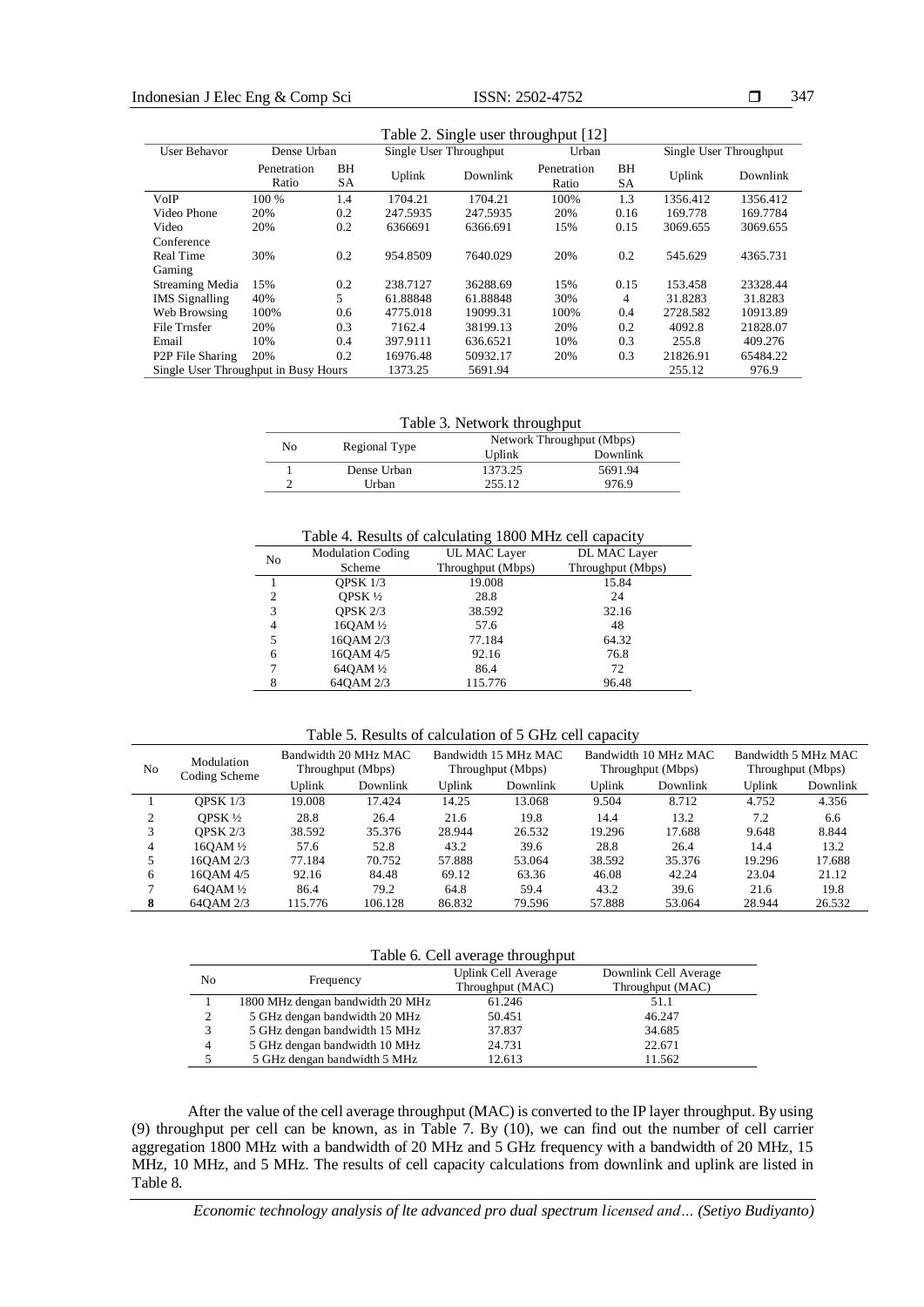Referring to the results of the calculation of the number of cells that have obtained as in Table 8, the estimate of the number of eNodeB will be used (11). Then the calculation results are as in Table 9. From the number of eNodeB obtained from the calculation, the highest number of eNodeB is chosen, which is the total value of eNodeB [16].

| Table 7. Cell capacity for every frequency |                     |          |  |  |  |  |  |  |
|--------------------------------------------|---------------------|----------|--|--|--|--|--|--|
|                                            | Throughput per cell |          |  |  |  |  |  |  |
| Frequency                                  | Uplink              | Downlink |  |  |  |  |  |  |
| 1800 MHz & 5 GHz                           | 109.51              | 95.44    |  |  |  |  |  |  |
| 1800 MHz & 5 GHz                           | 97.14               | 84.11    |  |  |  |  |  |  |
| 1800 MHz & 5 GHz                           | 84.78               | 72.77    |  |  |  |  |  |  |
| 1800 MHz & 5 GHz                           | 72.41               | 61.43    |  |  |  |  |  |  |

| Regional Type | <b>LTE Users</b> | Network Thoroughput<br>(Mbps) |        | Bandwidth of<br>20 & 20 MHz |    | Bandwidth of<br>$20 \& 15 \text{ MHz}$ |    | Bandwidth of<br>$20 \& 10 \text{ MHz}$ |    | Bandwidth of<br>$20 \& 5 \text{ MHz}$ |     |
|---------------|------------------|-------------------------------|--------|-----------------------------|----|----------------------------------------|----|----------------------------------------|----|---------------------------------------|-----|
|               |                  | UL                            | DL     | UL                          | DL | UL                                     | DL | UL                                     | DL | UL.                                   | DL  |
| Dense Urban   | 127134           | 1373.3                        | 5684.5 | 13                          | 60 | 14                                     | 68 | 16                                     | 78 |                                       | 93  |
| Urban         | 26855            | 244.3                         | 934.7  |                             | 10 |                                        |    |                                        |    |                                       |     |
| Total         | 47338            | 1564.2                        | 6373.6 | 15                          | 70 |                                        | 79 | 19                                     | 91 |                                       | 108 |

Table 8. Number of cells carrier aggregation 1800 MHz & 5 GHz

Table 9. Number of eNodeB carrier aggregation 1800 MHz & 5 GHz

| Tuble 9. I williott of errored currier uppreparion 1000 million of Grill |                  |                     |        |    |              |                        |    |    |                        |              |                       |
|--------------------------------------------------------------------------|------------------|---------------------|--------|----|--------------|------------------------|----|----|------------------------|--------------|-----------------------|
|                                                                          |                  | Network Thoroughput |        |    | Bandwidth of | Bandwidth of           |    |    | Bandwidth of           | Bandwidth of |                       |
| Regional Type                                                            | <b>LTE Users</b> |                     | (Mbps) |    | 20 & 20 MHz  | $20 \& 15 \text{ MHz}$ |    |    | $20 \& 10 \text{ MHz}$ |              | $20 \& 5 \text{ MHz}$ |
|                                                                          |                  |                     | DL     | UL | DL.          |                        | DL | UL | DL                     | UL           | DL                    |
| Total eNodeB                                                             | 147338           | 564.2               | 6373.6 |    |              |                        |    |    | 30                     |              | 36                    |
|                                                                          |                  |                     |        |    |              |                        |    |    |                        |              |                       |

# **3.2. Techno economic analysis**

The discounted cash flow (DCF) method was chosen because it will provide an overall overview to identify inputs in the form of cost structures (CAPEX, OPEX, and Revenue) and on the output parameters, namely IRR, NPV, and PBP [26].

#### **3.2.1. Capital expenditure**

Each table has a quantity of eNodeB so, it has a different investment value, as in Table 10 is the Assumption of Initial Capital Expenditure, the following scenario simulation used:

| Table 10. Assumption of initial capital expenditure for scenario |                 |                |                |               |             |  |  |  |
|------------------------------------------------------------------|-----------------|----------------|----------------|---------------|-------------|--|--|--|
| Equipment                                                        | Price (USD)     | Scenario 1     | Scenario II    | Scenario III  | Scenario IV |  |  |  |
| Upgrade eNodeB                                                   | \$22,105.8      | 36             | 30             |               | 23          |  |  |  |
| <b>CME LTE</b>                                                   | \$1750          | 36             | 30             |               | 23          |  |  |  |
| Installation & Commisioning                                      | \$5,333.4       | 36             | 30             |               | 23          |  |  |  |
| Device LTE                                                       | \$33,609.4      | 36             | 30             |               | 23          |  |  |  |
| Maintenance                                                      | 1.5% total cost |                |                |               |             |  |  |  |
| Total initial investment                                         | \$2,477,417.79  | \$2,100,624.21 | \$1,912,227.42 | \$1,661,031.7 |             |  |  |  |

Table 10. Assumption of initial capital expenditure for scenario

#### **3.2.2. Operational expenditure**

Operational expenditure (OPEX) is an allocation of operating and maintenance expenses needed in operating an LTE network, the value is as shown in Table 11.

| Table 11. Estimated cost of OPEX LTE advanced pro |           |                            |                 |                          |                   |  |  |  |  |  |
|---------------------------------------------------|-----------|----------------------------|-----------------|--------------------------|-------------------|--|--|--|--|--|
| Years                                             | Marketing | General and Administration | Human Resources | Oprational & Maintenance | <b>Total OPEX</b> |  |  |  |  |  |
| 2019                                              | 2143.35   | 7125.22                    | 76987.53        | 144690.15                | 250178.55         |  |  |  |  |  |
| 2020                                              | 45797.36  | 15265.79                   | 80729.13        | 3976.29                  | 145768.57         |  |  |  |  |  |
| 2021                                              | 88450.79  | 29483.60                   | 98601.00        | 8161.86                  | 395947.12         |  |  |  |  |  |
| 2022                                              | 166185.92 | 55395.31                   | 103393.00       | 14230.93                 | 339205.16         |  |  |  |  |  |
| 2023                                              | 265455.92 | 88485.31                   | 108417.90       | 40343.35                 | 502702.48         |  |  |  |  |  |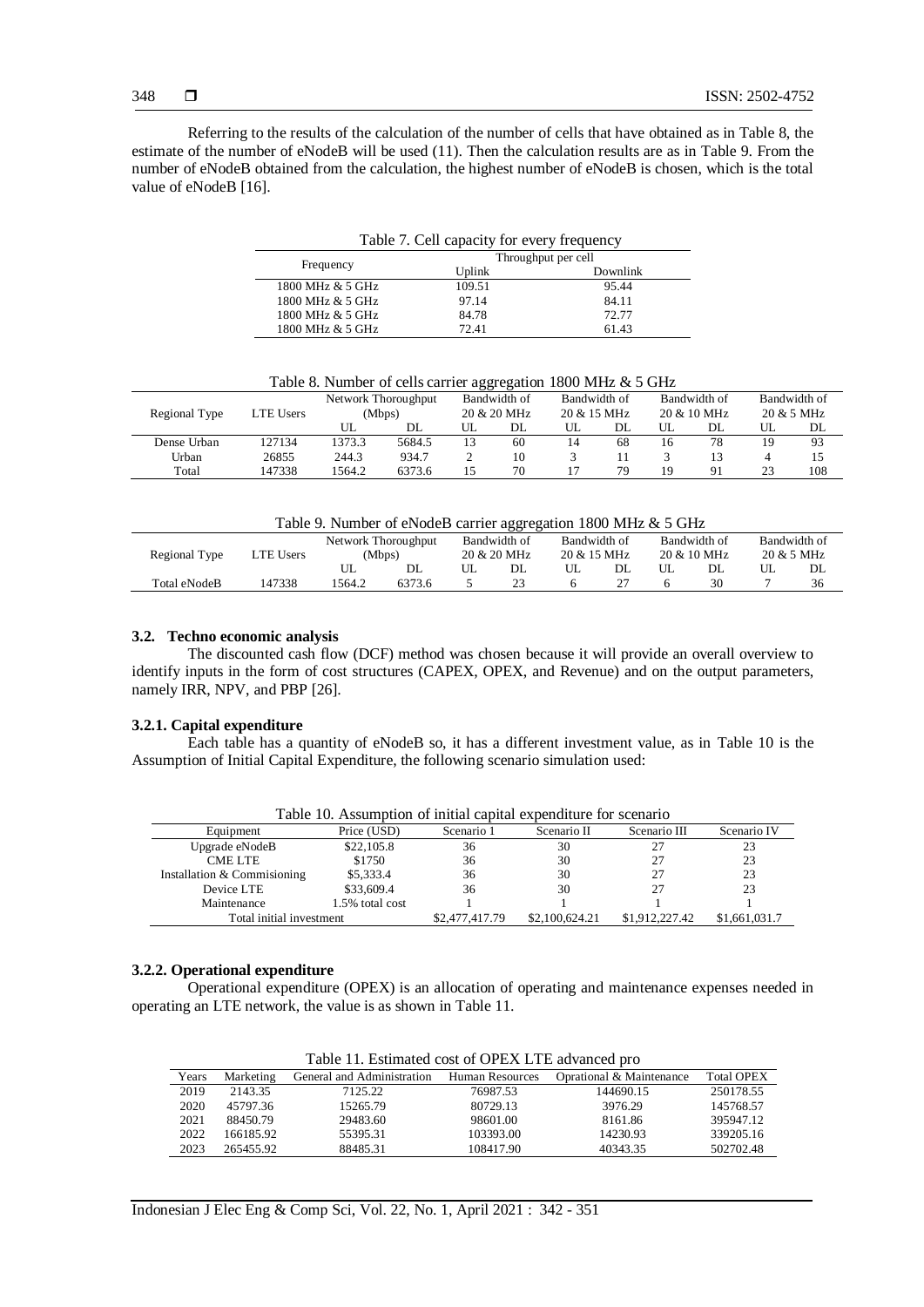349

#### **3.2.3. Average revenue per user**

Using  $(12)$  and  $(13)$  with ARPU values in 2019, then the ARPU value can be known. Table 12 is the result of the ARPU calculation up to 2023.

| Table 12. ARPU value                  |       |       |       |       |       |  |  |  |
|---------------------------------------|-------|-------|-------|-------|-------|--|--|--|
| ARPU Data For the Period 2019 to 2023 |       |       |       |       |       |  |  |  |
| Years                                 | 2019  | 2020  | 2021  | 2022  | 2023  |  |  |  |
| Blended ARPU                          | 46000 | 46644 | 47297 | 47959 | 48630 |  |  |  |

#### **3.2.4. Revenue**

By using the ARPU value in Table 12 with the number of Telkomsel LTE subscribers, the revenue value can known. Following is Table 13 of the calculation results of (14).

| Table 13. Revenue LTE advanced pro |                                   |                |                |  |  |
|------------------------------------|-----------------------------------|----------------|----------------|--|--|
| Years                              | Predicted Number of LTE Customers | Predicted ARPU | Revenue $(\$)$ |  |  |
| 2019                               | 135218                            | 46,000         | 453470.27      |  |  |
| 2020                               | 136719                            | 46.644         | 464923.12      |  |  |
| 2021                               | 138237                            | 47.297         | 476666.22      |  |  |
| 2022                               | 139771                            | 47.959         | 488701.50      |  |  |
| 2023                               | 153989                            | 48.630         | 545946.94      |  |  |

#### **3.2.5. Techno-economic feasibility**

Discounted cash flow (DCF) based on DCF calculations to determine the internal rate of return (IRR) output, Payback period (PBP), and net present value (NPV). If the NPV value  $> 0$ , then the implementation of LTE Advanced Pro is feasible because the company gets a benefit. If  $NPV = 0$ , the company will not get any loss or profit. And if NPV <0, then the implementation of LTE Advanced Pro is not feasible because the company will not be able to profit. From the above data Table 14, NPV, IRR, and PBP can be calculated by (15), (16), and (17). The following Table 15 is the result of a techno-economic feasibility analysis:

Table 14. Investment value and net cash

|            | <b>First Investment</b> | Second Investment | Third Investment | Fourth Investment | Net Cash Flow $(\$)$ |
|------------|-------------------------|-------------------|------------------|-------------------|----------------------|
| 0 Years    | \$2,477,417.79          | \$2,100,624.21    | \$1,912,227.42   | \$1,661,031.7     |                      |
| $1st$ year |                         |                   |                  |                   | \$453,470.27         |
| $2nd$ year |                         |                   |                  |                   | \$476,143.78         |
| $3rd$ year |                         |                   |                  |                   | \$499,950.97         |
| $4th$ year |                         |                   |                  |                   | \$524,948.52         |
| $5th$ year |                         |                   |                  |                   | \$551,195.95         |

|  |  | Table 15. Economic feasibility analysis of NPV, IRR, and PBP |  |
|--|--|--------------------------------------------------------------|--|
|  |  |                                                              |  |

| Scenario     | NPV                   | IRR                          | PBP              | Summary                                 |
|--------------|-----------------------|------------------------------|------------------|-----------------------------------------|
| Scenario I   | $-$ \$318.035.6 NPV<0 | $0.37\% < \text{MARR } 9\%$  | 4 years 9 months | Not feasible because NPV<0              |
| Scenario II  | \$58.758.02 NPV>0     | 5.97% < MARR 9%              | 4 years 2 months | Not feasible because IRR $9\% > 5.97\%$ |
| Scenario III | \$247,154.81 NPV>0    | $9.40\% > \text{MARR } 9\%$  | 3 years 9 months | feasible                                |
| Scenario IV  | \$498.350.53 NPV>0    | $14.91\% > \text{MARK } 9\%$ | 3 years 4 months | feasible                                |

### **4. CONCLUSION**

Based on the results of the analysis presented in the previous chapters, conclusions can draw regarding the technological and techno-economic review of the implementation of the LTE advanced pro network in Jakarta. For the third scenario the number of eNodeB used is 27 sites, for analysis of discounted cash flow with an initial investment of \$1,912,227.42, NPV is \$247,154.81 NPV $> 0$ , IRR value of 9.40% $>$  MARR of 9% while for payback period for three years and nine-month of the results of the third scenario is feasible to be implemented. Whereas for the fourth scenario the number of eNodeB used is 23 sites, for the analysis of discounted cash flow with an initial investment of \$1,661,031.7 NPV value of \$498,350.53 NPV  $> 0$ , for an IRR value of 14.91%> MARR of 9%. While the payback period was three years and four months, then the fourth scenario is declared to be eligible to be implemented. With this result, the implementation of LTE Advanced pro in central Jakarta is said to be feasible.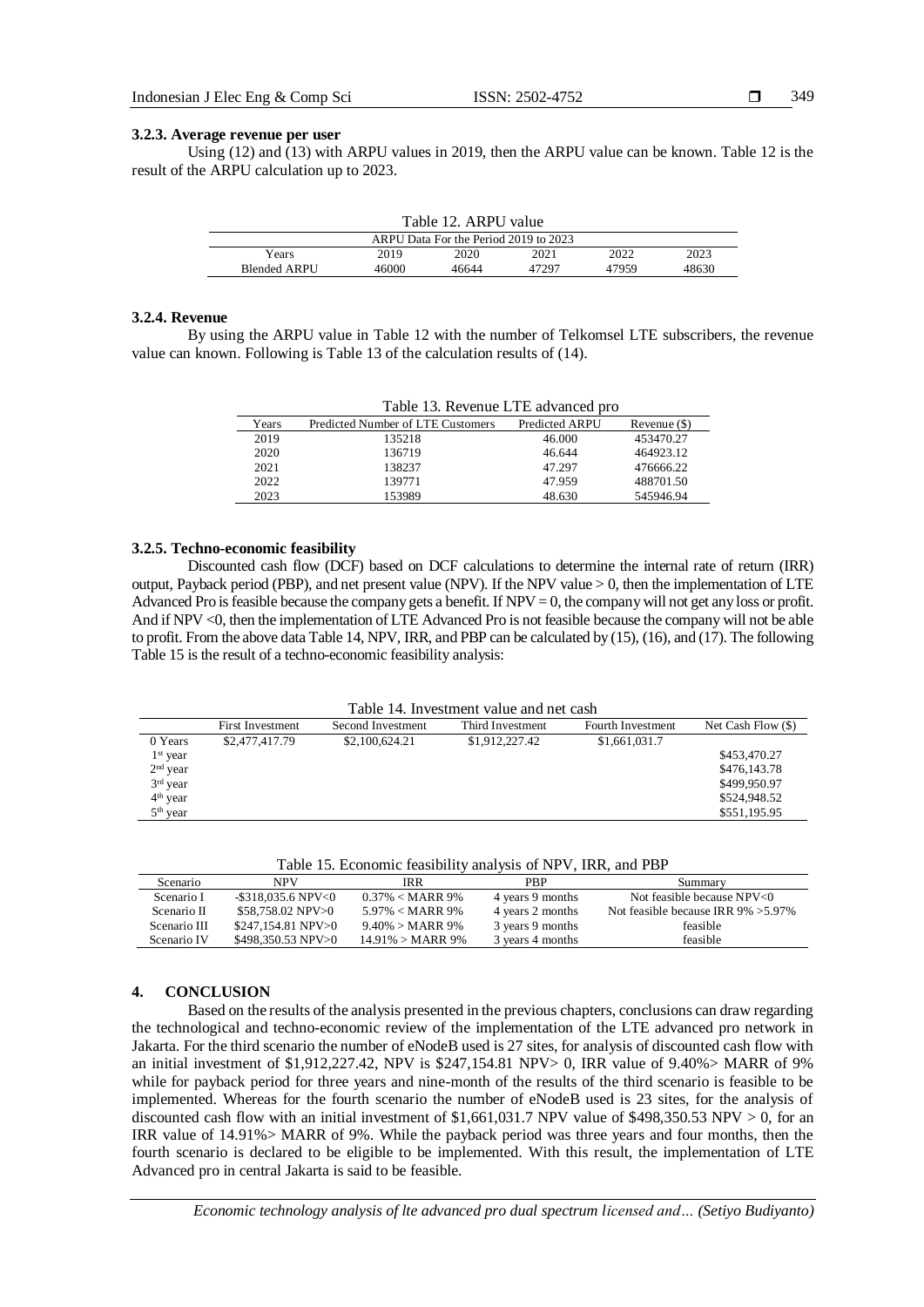#### **ACKNOWLEDGEMENTS**

Alhamdulillah, all praise belongs only to Allah SWT. The journal labeled is "Economic technology Analysis of LTE Advanced pro dual spectrum licensed and unlicensed access using discounted cash flow Methods," as a condition of completing the Research at Universitas Mercu Buana, Jakarta.

#### **REFERENCES**

- [1] J. Robinson and M. Sivakumaran, "Accelerating Indonesia's digital economy: Assigning the 700 MHz band to mobile broadband", *GSMA*, 2018.
- [2] J.Morley, K. Widdicks, and M. Hazas,"Digitalisation, Energy and Data Demand: The Impact of Internet Traffic on Overall and Peak Electricity Consumption," *Energy Reasearch & Social Science*, vol. 38, pp. 128-137, 2018, doi: 10.1016/j.erss.2018.01.018.
- [3] S. Budiyanto, B. Nugraha, and D.W. Astuti"Performance Test of Various Types of Antenna Arrays in Real Propagation Environment," *IOP Conf.Series: Materials Science and Engineering,* vol. 105, 2016, 012015 doi:10.1088/1757-899X/105/I/012015.
- [4] S. Budiyanto, M. Asvial, and D. Gunawan, "Improved performance of hybrid algorithm for 3G–WiFioffload networks," *Jurnal Teknologi,* vol. 78, pp. 5-9, 2016, doi: 10.11113/jt.v78.8780.
- [5] S. Budiyanto, A. Nugroho, "A New Model of Genetic Zone Routing Protocol (GZRP): The Process of Load Balancing and Offloading on The UMTS-IEEE 802.11 g Hybrid Networks". *TELKOMNIKA (Telecommunication Computing Electronics and Control)*, vol. 15, no. 2, pp. 598-605, 2017.
- [6] S. Budiyanto, M. Asvial, and D. Gunawan, "Implementation Dedicated Sensing Receiver (DSR) in 3G-WiFi Offload", *International Conference on Smart Green Technology in Electrical and Information Systems (ICSGTEIS)*, 2014, pp. 37-42, doi: 10.1109/ICSGTEIS.2014.7038731.
- [7] S. Budiyanto, A.Nugroho, B.Nugraha, and F.Sirait, "IP over radio: A performance evaluation for internet of things system with various data transmission," *Journal of Computational and Theoretical Nanoscience,* 23(6): 5581-5583, doi: 10.1166/asl.2017.7426.
- [8] S. Budiyanto, H. C. Sihombing, F. Rahayu IM, "Depression and anxiety detection through the Closed-Loop method using DASS-21," *TELKOMNIKA (Telecommunication Computing Electronics and Control),* vol. 17, no. 4, pp. 2087-2097, 2019, doi: 10.12928/telkomnika.v17i4.12619.
- [9] M. Sauter and Wiley, "From GSM to LTE-Advanced pro and 5G," *Thrid Edition.Cologne:John wiley & Sons Ltd*, 2017, doi: 10.1002/9781119714712.
- [10] D. Mavrakis, "Accelerating the Path to 5G with LTE Advanced Pro", Qualcomm, 2018.
- [11] U. Zareen, "LTE-Advanced: Techno Economical Prespective," *Universal Journal of Communications and Network*, pp. 93-100, 2014.
- [12] Huawei Technology co. Ltd, 2014.
- [13] E.J.Oughton and Z.Frias,"The cost, coverage and rollout implications of 5G infrastructure in Britain," *Telecommunication Policy*, DOI: 10.1016/j.telpol.2017.07.009.
- [14] M.Mehrnoush, V.Sathya, S. Roy, and M. Ghosh,"Analytical Modeliing of Wi-fi and LTE-LAA Coexistence: Throughput and Impact of Energy Detection Threshold," *IEEE/ACM Transactions on Networking* 2018, vol, 26, Issue: 4, Aug. 2018, doi: 10.1109/TNET.2018.2856901.
- [15] G.H.Mako,"Techno-Economic Investigation of LTE-Advanced Deployment for Addis Ababa, Ethiopia," Thesis. *Addis Ababa Institut of Technology*, Ethiopia, 2018, doi: 10.13140/RG.2.25802.11205.
- [16] M. Asvial, S. Budiyanto, and D. Gunawan,"An Intelligent Load Balancing and Offloading in 3G-WiFi Offload Network Using Hybrid and Distance Vector Algorithm," *IEEE Symposium on Wireless Technology and Applications (ISWTA)*, 2014, doi: 10.1109/ISWTA.2014.6981191.
- [17] S. Budiyanto, and E.A. Hakim, "Feasibility Analysis the Implementation of the Dual Spectrum Licensed and Unlicensed Enhanced License Assisted Access (eLAA) on LTE Networks with the Techno Economic Method," 2nd International Conference on Broadband Communications, Wireless Sensors and Powering (BCWSP), doi: 10.1109/BCWSP50066.202.9249472.
- [18] A. Jha and D. Saha. "Techno-Commercial Feasibility Analysis of 4G Mobile Services in India," *IIMB Management Review*, pp. 182-199, 2016, doi: 10.1016/j.iimb.2019.03.007.
- [19] R. Galih, "Carrier Aggregation Technique to Improve Capacity in LTE-Advanced Network," *TELKOMNIKA (Telecommunication Computing Electronics and Control),* vol. 14, no. 1, pp. 199-128, 2016, doi: 10.12928/TELKOMNIKA.v14i1.2668.
- [20] M. Suryanegara, "The Forecasting Model of 4G LTE Implementation in Indonesia", *IEEE International Conference on Management of Innovation and Technologi*, 2014, pp. 461-466, doi: 10.1109/ICMIT.2014.6942471.
- [21] Lte Radio Network Capacity Dimensioning, Huawei tecnologies Co.Ltd.2013.
- [22] E. Feghi, Z. S. Zubi, A. Jamil, and H. Algabroun,"LTE Technology Deployment Strategy for Mobile Telecom Operators": *A Techno-Economic Analysis*, 2014.
- [23] D. Negash, "Techno-Economic Analysis of LTE Deployment Scenarios for Emerging City: A Case of Adama Ethiopia," *Thesis, Addis Ababa Institut of Technology*, Ethiopia, 2018, doi: 10.1007/978-3-030-26630-1\_18.
- [24] S. Budiyanto, and E.A. Hakim, "Factor Analysis of Media Panel on Mobile Phone Average Revenue Per User by Telecommunication Companies," *Journal of The Korean Data Analysis Society (JKDAS),* doi: 10.37727/jkdas.2018.20.4.1843.